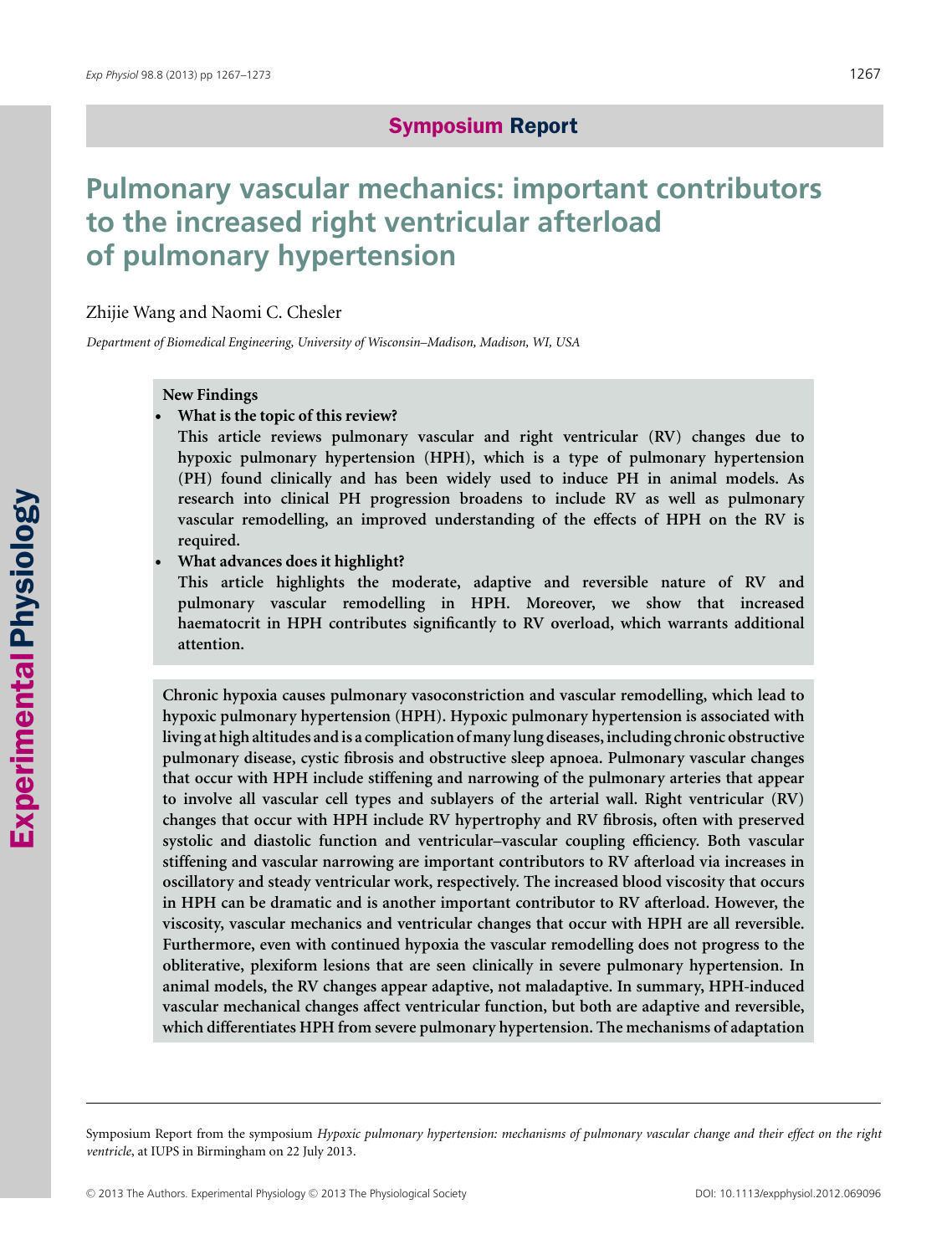**and reversibility may provide useful insight into therapeutic targets for the clinical disease state.**

(Received 14 March 2013; accepted after revision 7 May 2013; first published online 10 May 2013) **Corresponding author** N. C. Chesler: University of Wisconsin, Biomedical Engineering, 1550 Engineering Drive, 2146 ECB, Madison, WI 53706, USA. Email: chesler@engr.wisc.edu

#### **Introduction**

Pulmonary hypertension (PH) is manifested as the elevation of pulmonary arterial pressure  $(P_{pa})$  and is often haemodynamically defined as a mean resting  $P_{pa}$ of >25 mmHg. Pulmonary hypertension is a complex pulmonary disorder associated with a variety of causes; hypoxia-induced PH (HPH) is categorized in the third group of PH according to revised World Health Organization classifications (McLaughlin *et al.* 2009). Clinically, HPH can be caused by living at high altitudes and is a complication of many lung diseases, including chronic obstructive pulmonary disease, cystic fibrosis and obstructive sleep apnoea. The preclinical animal model of HPH was introduced in the 1970s (Zaiman *et al.* 2005) and is now widely used in rodents and calves to study the biological and functional changes in the pulmonary vasculature during the progression of PH.

While the pulmonary vascular changes in the most severe form of clinical PH, pulmonary arterial hypertension (PAH), can be dramatic, the cause of death is typically right ventricular (RV) failure. Therefore, biological and functional changes in the RV with PH progression, as well as the interactions between pulmonary vascular and RV dysfunction, have gained more attention recently. In this context, it is necessary to revisit the current understanding of HPH as well as its use as a model to study vascular and ventricular changes in the progression of PH.

#### **Biological changes in pulmonary arteries during HPH**

Hypoxia, the pathological condition in which one is deprived of adequate oxygen supply, can be achieved by exposing subjects to high altitude (which causes hypobaric hypoxia) or to a low-oxygen environment at normal barometric pressure (which causes normobaric hypoxia). Acutely, hypoxia leads to pulmonary vasoconstriction, mostly in the precapillary small pulmonary arteries (PAs), as evidenced by recent synchrotron radiation experiments (Schwenke *et al.* 2007). The cellular and molecular mechanisms of acute hypoxic pulmonary vasoconstriction have been extensively reviewed recently (Sylvester *et al.* 2012). Chronically, both continuous and intermittent hypoxia causes remodelling in large, proximal arteries and small, distal arterioles, as well as RV hypertrophy (Stenmark *et al.* 2006). These arterial changes involve all vascular cell types (i.e. endothelial cells, smooth muscle cells and adventitial fibroblasts) and include altered cell proliferation and apoptosis, expression of growth factors,

cytokines and receptors, as well as inflammatory responses (Humbert *et al.* 2004; Stenmark *et al.* 2006; Zhang *et al.* 2012).

While the HPH model continues to serve as a model of human PH, and is especially suitable for studying forms of PH associated with respiratory disorders, it is also well recognized that the HPH-induced remodelling in PAs lacks the marked distal luminal reduction by intimal growth and complex vascular lesions found in severe PAH (Zaiman *et al.* 2005; Nicolls*et al.* 2012). The absence of this biological signature of PAH in HPH may explain the mildto-moderate and reversible functional changes in PAs and RV that we will discuss in the section "HPH: a moderate and reversible type of PH".

Another major characteristic of PA remodelling during HPH is the accumulation of extracellular matrix (ECM), including elastin and collagen, especially in the proximal PAs (Poiani *et al.* 1990; Tozzi *et al.* 1994; Kobs *et al.* 2005; Drexler*et al.* 2008; Lammers*et al.* 2008; Estrada & Chesler, 2009; Ooi *et al.* 2010; Wang & Chesler, 2011*b*; Wang *et al.* 2013*b*). A recent study suggests that elastin remodelling contributes to proximal PA stiffening in response to HPH in neonatal calves (Lammers *et al.* 2008), but discrepant observations are also reported in other species in adults. For example, there is no change in elastin content in rodent large PAs after chronic hypoxia (Merklinger *et al.* 2005; Drexler *et al.* 2008; Ooi *et al.* 2010). Our group has found that in mouse HPH, the ECM changes are dominated by collagen and, in particular, the type I isoform is elevated significantly (Ooi *et al.* 2010; Wang & Chesler, 2011*b*; Wang *et al.* 2013*b*). Changes in collagen cross-linking also occur with progression of HPH and may affect blood flow dynamics (Wang & Chesler, 2011*b*; Wang *et al.* 2013*b*). Moreover, limiting collagen synthesis has been shown to limit the severity of HPH and RV dysfunction, although the mechanism is unclear (Kerr *et al.* 1984, 1987; Schreier *et al.* 2013). These studies suggest an important role of collagen in determining the severity and progression of HPH. The ECM remodelling that occurs with HPH has been postulated to be preceded by endothelial dysfunction, which in turn increases smooth muscle cell-mediated proteolysis (Budhiraja *et al.* 2004; Rabinovitch, 2012). The proteolytic enzymes include matrix metalloproteinases and their counteracting inhibitors (TIMPs), which are elevated in experimental HPH as well as in clinical PAH (Hassoun, 2005). Therefore, the exact regulatory mechanisms of ECM remodelling in PAs may be essential keys to potential therapeutic targets in PH.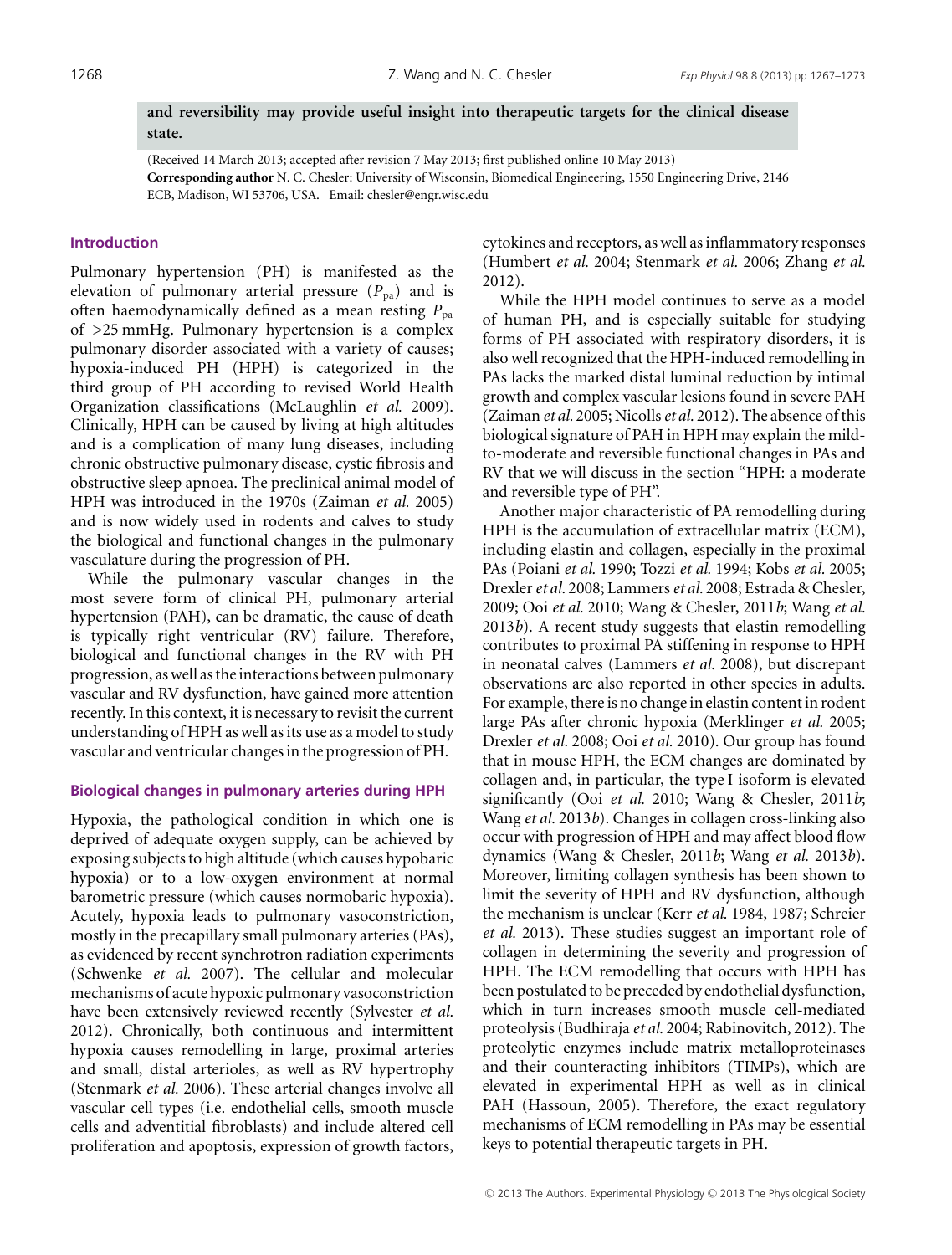#### **Mechanical changes in pulmonary arteries during HPH**

Functionally, acute and chronic HPH cause distal pulmonary arteriolar narrowing that increases pulmonary vascular resistance (PVR), which is defined as  $(mP_{pa} - P_{la})/\dot{Q}$ , where  $mP_{pa}$  is the mean  $P_{pa}$ ,  $P_{la}$  is the left atrial pressure, and *Q*˙ is the mean pulmonary flow (or cardiac output). Pulmonary vascular resistance is thus a useful parameter describing the degree of narrowing in the distal, small PAs and is markedly increased in HPH. From the mean pressure–flow relationship, one can also derive distal PA stiffness, assuming a fully recruited and dilated pulmonary vasculature (Linehan *et al.* 1992); in particular, the distal PA distensibility, which is the inverse of the distal PA stiffness, is given by the following equation:

$$
mP_{pa} = \frac{[(1+\alpha P_v)^5 + 5\alpha R_0 (Hct) (CO)^{1/5}] - 1}{\alpha}
$$

where  $P_v$  is pulmonary venous pressure, CO is cardiac output,  $R_0$  is the vascular resistance of the unstressed lung (when vascular pressure approaches zero) and is afunction of the haematocrit, Hct, and  $\alpha$  is the distal PA distensibility (expressed per millimetre of mercury), which is assumed to be constant throughout the pulmonary vascular bed. As the above equation cannot be solved explicitly for  $\alpha$ , typically the distensibility  $(\alpha)$  is obtained by curve-fitting the experimental data to this equation. *In vivo* (Reeves *et al.* 2005; Blyth *et al.* 2007) and *ex vivo* studies (Chesler *et al.* 2009) have demonstrated that chronic PH decreases α. However, no change in α has been observed in acute HPH (Reeves *et al.* 2005).

In proximal arteries, there is no evidence that acute HPH has an effect, but chronic HPH leads to remodelling and stiffening via increased ECM production and wall thickening. The stiffness of proximal, extralobar PAs is often measured by *ex vivo* or *in vivo* pressure–diameter relationships (Wang & Chesler, 2011*a*). In clinical settings, parameters that can be obtained non-invasively have been introduced, such as relative area change (RAC). The RAC is not a stiffness but an area strain and is calculated as the relative cross-sectional area change  $(∆A/A)$  of the proximal PA from systole to diastole; it is reduced significantly in PH patients (Gan *et al.* 2007). Another parameter frequently used in clinics to assess PA stiffening is the compliance (*C*), which is calculated as the ratio of stroke volume (SV) to pulse pressure (PP). In the systemic circulation, this metric reflects aortic stiffness because of the substantial length of the aorta before it branches into smaller arteries, whereas in the pulmonary circulation it may depend on intermediate and distal PA stiffness as well as proximal PA stiffness (Saouti *et al.* 2010). Our recent data show that in mouse models of HPH,*C* does not always correlate with large, extralobar PA stiffness measured *ex vivo* (Fig. 1; Wang *et al.* 2013*a*).

# **Haemodynamic consequences of pulmonary arterial mechanical changes during HPH**

The haemodynamic consequences of changes in both distal and proximal PAs, as well as their interactions (e.g. pulse wave reflection), can be measured via the pulmonary vascular impedance (PVZ), which is derived from pulsatile pressure–flow relationships. Two approaches are commonly used to obtain PVZ, namely a frequency domain method and a time domain method (Wang & Chesler, 2011*a*). Both methods yield two important impedance metrics, the input impedance  $(Z_0)$ , which is calculated either as the impedance magnitude at 0 Hz (in the frequency domain) or as total PVR (in the time domain), and the characteristic impedance  $(Z_c)$ , which is calculated either as the impedance magnitude at high frequencies (in the frequency domain) or as the slope of the pressure–flow relationship in early systole (in the time domain).

The input impedance is essentially a measure of distal pulmonary constriction and increases with HPH progression; it is the PVZ in the absence of flow oscillations. The characteristic impedance depends principally on the ratio of stiffness of the proximal arteries to fluid inertia in the proximal arteries; it is PVZ in the absence of wave reflections. In animal studies,  $Z_c$  increases with PH in some species (Maggiorini *et al.* 1998; Wauthy



**Figure 1. Compliance measured** *in vivo* **for whole lung (***C***LUNG, by stroke volume divided by pulse pressure) and** *ex vivo* **for extralobar left pulmonary arteries (***C***LPA, by change in volume divided by change in pressure) in mice with a collagen mutation exposed to normoxia, 10 days of hypoxia or 10 days of hypoxia with** β**-aminopropionitrile (BAPN)** See Wang *et al.* (2013*b*) for a description of this mouse strain and the experimental protocol for C<sub>LPA</sub> measurements. The hypoxia + BAPN group showed persistently low *in vivo* compliance compared with the hypoxia group, suggesting similar levels of overall pulmonary vascular stiffening. However, extralobar left PA compliance tended to increase in the hypoxia  $+$  BAPN group compared with the hypoxia group, suggesting more compliant proximal large PAs with BAPN treatment. Results are shown as means ± SEM. <sup>∗</sup>*P* < 0.05 *versus* normoxia.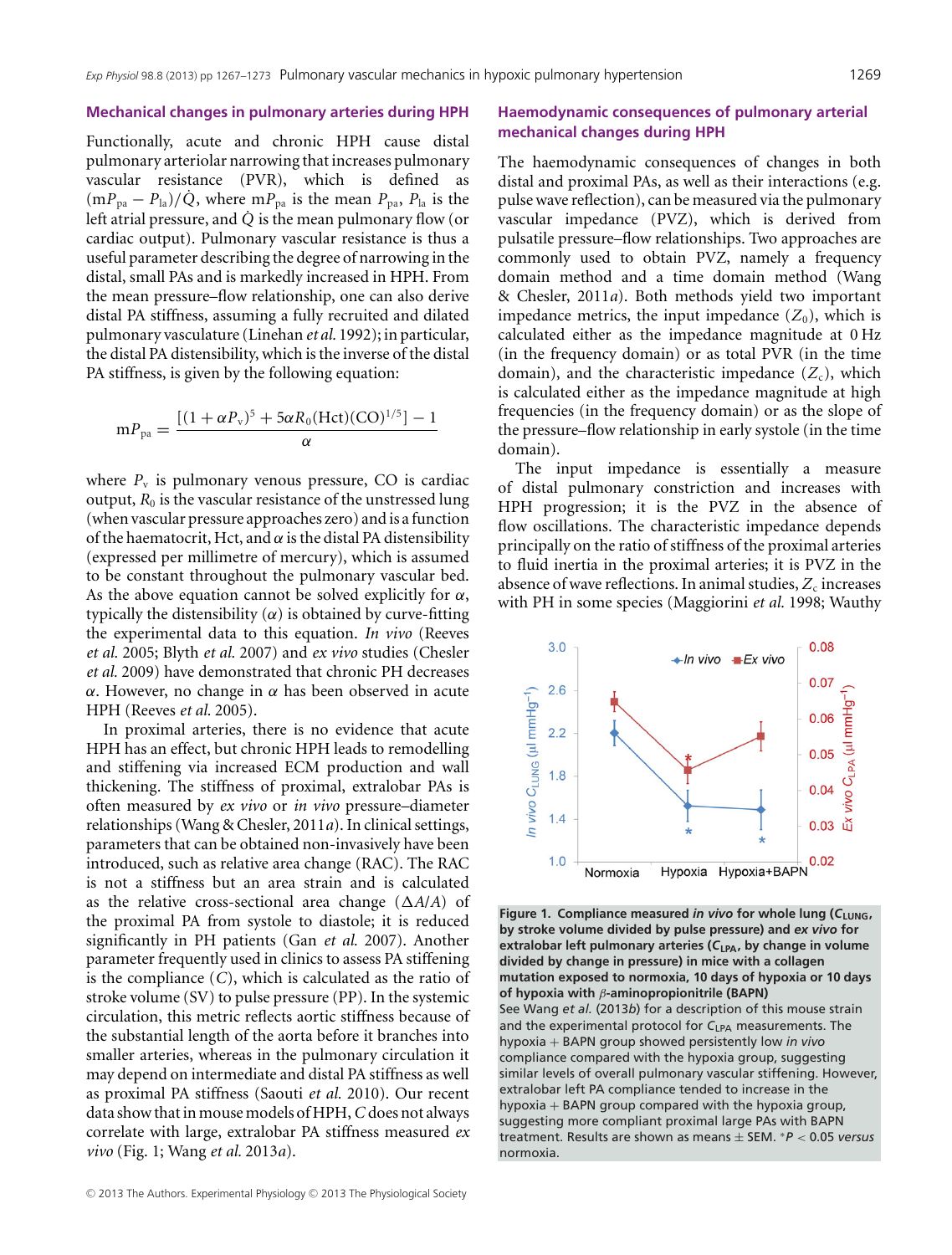*et al.* 2004) but not in others (Ewalenko *et al.* 1997; Pagnamenta *et al.* 2003; Wauthy *et al.* 2004; Vanderpool *et al.* 2010*b*; Tabima *et al.* 2012), which probably reflects species-dependent differences in proximal PA stiffening *versus* dilatation in response to PH.

It is important to note also that PA stiffness itself is pressure dependent. That is, as pressure increases, the PAs distend and more collagen fibres engage such that stiffness increases. Thus, it can be difficult to separate the effects of remodelling-induced stiffening from strain- or dilatation-induced stiffening. Ideally, stiffness measurements should be made at multiple strain levels such that these two mechanisms of stiffening can be differentiated (Vanderpool *et al.* 2010*a*).

#### **Changes in the right ventricle during HPH**

Proximal and distal arterial stiffening and narrowing are important contributors to RV afterload via increases in steady and oscillatory ventricular work. The steady work of the RV is typically calculated as the product of  $mP_{pa}$ and stroke volume. Thus, it is the work required to overcome total PVR and to produce forward blood flow into pulmonary circulation; it depends greatly on distal PA narrowing. The oscillatory work of the RV is calculated as the difference between the total work (stroke work) and the steady work. The oscillatory work is the work required to produce zero-mean oscillations in blood flow; it largely depends on pulmonary arterial compliance. Typically, oscillatory work is considered 'wasted', so an increase in the ratio of oscillatory to total work is considered a sign of decreased RV efficiency. See Bellofiore & Chesler (2013) for a recent review of this topic. It is not currently known whether the RV remodels in a different manner in response to increased steady and oscillatory work demands.

Known consequences of increased RV afterload include RV hypertrophy and fibrosis. Right ventricular hypertrophy is typically quantified by the Fulton index, which is the weight ratio of the right ventricle to the

sum of the left ventricle and septum  $[RV/(LV + S)].$ An increased Fulton index is universally observed in HPH. Right ventricular fibrosis, which is a hallmark of a dysfunctional or failing RV, is seldom reported (or examined) in HPH. Our group has recently found a significant increase in collagen content in mouse RVs after 10 days of hypoxia (Schreier *et al.* 2013). However, the structural and functional changes in the RV with chronic HPH have been less well studied than those in the pulmonary circulation until recently (Tabima *et al.* 2010; Walker *et al.* 2011; Schreier *et al.* 2013).

Our group has successfully established methods to measure RV function in mice *in vivo* (Tabima *et al.* 2010). With HPH progression, we have consistently observed increased right ventricular systolic pressure, significant RV hypertrophy, and increased effective arterial elastance (*E*a), which is an index of RV afterload (Tabima *et al.* 2010; Schreier *et al.* 2013). As a result of the pressure overload, RV contractility increases, as measured by preload recruitable stroke work and ventricular endsystolic elastance  $(E_{es})$ . The ratio of  $E_{es}$  to  $E_a$ , which is an index of ventricular–vascular coupling efficiency, is typically maintained (Tabima *et al.* 2010; Schreier *et al.* 2013). To date, we have seen no significant changes in cardiac output or ejection fraction in mice with chronic HPH. In large animals exposed to acute hypoxia, both *E*es and *E*<sup>a</sup> increase but *E*es/*E*<sup>a</sup> remains at control levels, which indicates preserved ventricular–vascular coupling (Wauthy *et al.* 2004). Therefore, RV functional changes during HPH seem to be adaptive and moderate, with preserved systolic and diastolic function.

#### **Increases in haematocrit and blood viscosity**

A unique change associated with HPH but not with other types of PH is the increased expression of erythropoietin, resulting in increased red blood cells, haematocrit (Hct) and haemoglobin levels. Haematocrit can increase from



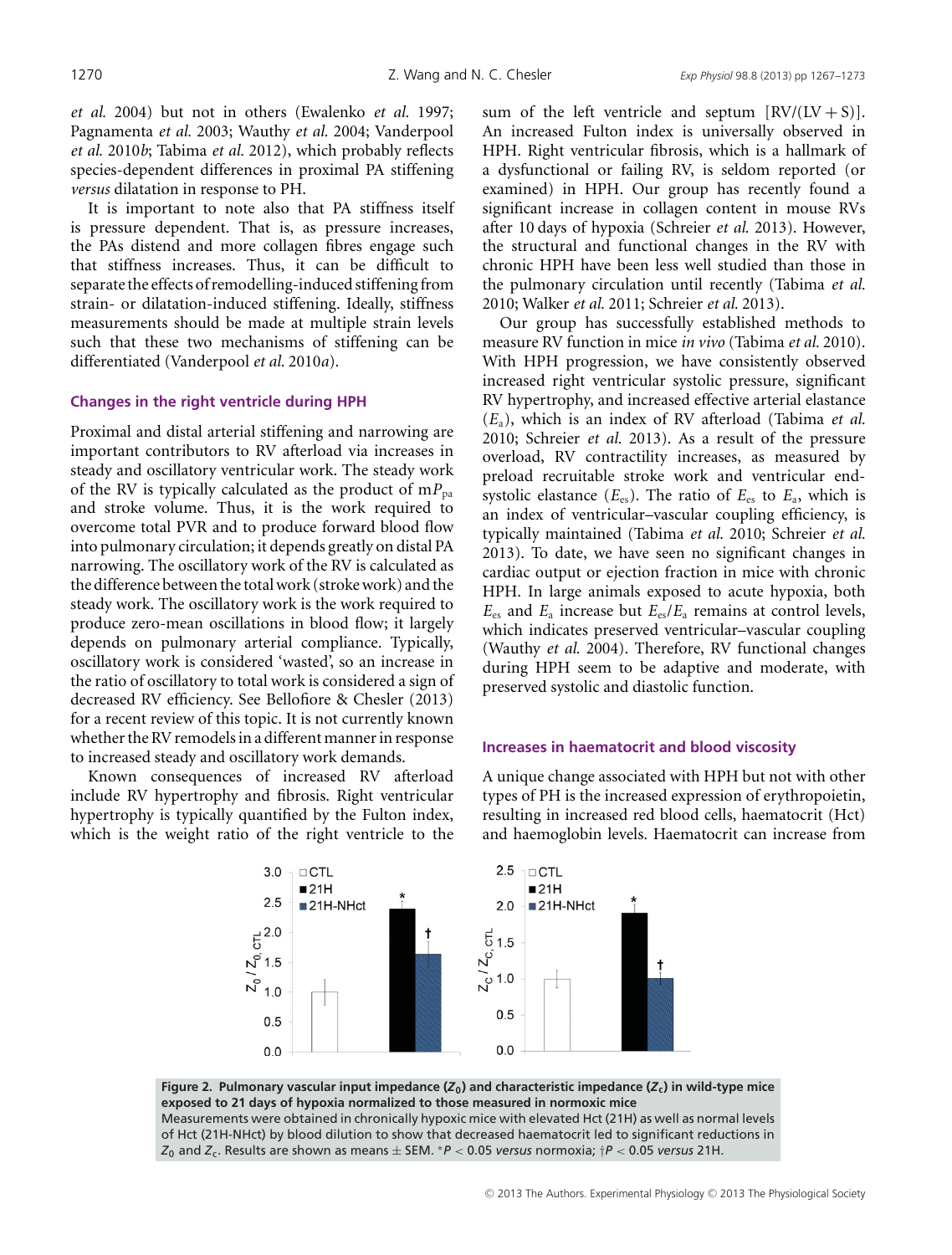∼45% at normal levels to up to 80% after chronic exposure to hypoxia. This increases blood viscosity, which consequently increases pulmonary resistance. Whittaker and Winston found the following power-law relationship between PVR and haematocrit (Whittaker & Winton, 1933):

$$
R_0(45\%) = R_0(\text{Hct}) \frac{1 - \varphi^{1/3}}{0.234}
$$

where  $R_0$  is PVR at a Hct of 45% (normal) and  $\varphi$  is the measured Hct.

We recently measured PVZ in control mice and those exposed to 21 days of hypoxia at different haematocrits by partly replacing high-viscosity blood with hydroxyethylstarch (Schreier DS, Hacker TA, Song G and Chesler NC; unpublished data). By reducing the haemoglobin to normal levels (i.e. Hct ∼42%),  $Z_0$  (or PVR) decreased by about 31% and  $Z_c$  decreased by about 47% (Fig. 2). These data suggest that the increase in haematocrit is a significant contributor to the increased RV afterload in chronic HPH.

#### **Hypoxic pulmonary hypertension: a moderate and reversible type of PH**

It is well known that even with prolonged exposure to hypoxia, distal vascular remodelling does not progress to the obliterative, plexiform lesions that are seen clinically in severe PH (Gomez-Arroyo *et al.* 2012; Nicolls *et al.* 2012), suggesting that the vascular changes are only moderate in HPH. Another important characteristic of HPH that is different from severe PH is its reversibility. It has been shown in many studies that if allowed to recover in normoxic conditions, subjects will undergo a reverse remodelling in PAs and a decrease of  $P_{pa}$ , with a reduction in Hct as well (Rabinovitch *et al.* 1981; Liu, 1997; Tozzi *et al.* 1998; Riley *et al.* 2000; Li *et al.* 2004; Ooi *et al.* 2010; Tabima *et al.* 2012). In terms of vascular mechanics, the recovery process is accompanied by reduced proximal PA stiffening and reduced distal PA narrowing (Ooi *et al.* 2010; Tabima *et al.* 2012), which then significantly reduces the RV afterload. As a consequence, a regression in RV hypertrophy is often observed.

Given that HPH is a moderate and reversible type of PH, it does not capture the key features of severe, clinical PH. Recently, the appropriate usage of this model has been reconsidered (Gomez-Arroyo *et al.* 2012; Nicolls*et al.* 2012). Instead of a limitation, however, the reversibility of HPH may in fact be an advantage; that is, the contrasts between HPH and severe PH may shed light on key factors that determine the reversibility of RV and PA remodelling and the critically important transition from RV adaptation to RV failure.

#### **Summary and conclusions**

In summary, HPH-induced vascular mechanical changes affect ventricular function but both are adaptive and reversible, which differentiates HPH from severe pulmonary hypertension. The mechanisms of adaptation and reversibility may provide useful insight into therapeutic targets for the clinical disease state.

#### **References**

- Bellofiore A & Chesler NC (2013). Methods for measuring right ventricular function and hemodynamic coupling with the pulmonary vasculature. *Ann Biomed Eng* DOI: 10.1007/s10439-013-0752-3.
- Blyth KG, Syyed R, Chalmers J, Foster JE, Saba T, Naeije R, Melot C & Peacock AJ (2007). Pulmonary arterial pulse pressure and mortality in pulmonary arterial hypertension. *Respir Med* **101**, 2495–2501.
- Budhiraja R, Tuder RM & Hassoun PM (2004). Endothelial dysfunction in pulmonary hypertension. *Circulation* **109**, 159–165.
- Chesler NC, Argiento P, Vanderpool R, D'Alto M & Naeije R (2009). How to measure peripheral pulmonary vascular mechanics. *Conf Proc IEEE Eng Med Biol Soc* **2009**, 173–176.
- Drexler ES, Bischoff JE, Slifka AJ, McCowan CN, Quinn TP, Shandas R, Ivy DD & Stenmark KR (2008). Stiffening of the extrapulmonary arteries from rats in chronic hypoxic pulmonary hypertension. *Journal of Research of the National Institute of Standards and Technology* **113**, 239–249.
- Estrada KD & Chesler NC (2009). Collagen-related gene and protein expression changes in the lung in response to chronic hypoxia. *Biomech Model Mechanobiol* **8**, 263–272.
- Ewalenko P, Brimioulle S, Delcroix M, Lejeune P & Naeije R (1997). Comparison of the effects of isoflurane with those of propofol on pulmonary vascular impedance in experimental embolic pulmonary hypertension. *Br J Anaesth* **79**, 625–630.
- Gan CT, Lankhaar JW, Westerhof N, Marcus JT, Becker A, Twisk JW, Boonstra A, Postmus PE & Vonk-Noordegraaf A (2007). Noninvasively assessed pulmonary artery stiffness predicts mortality in pulmonary arterial hypertension. *Chest* **132**, 1906–1912.
- Gomez-Arroyo J, Saleem SJ, Mizuno S, Syed AA, Bogaard HJ, Abbate A, Taraseviciene-Stewart L, Sung Y, Kraskauskas D, Farkas D, Conrad DH, Nicolls MR & Voelkel NF (2012). A brief overview of mouse models of pulmonary arterial hypertension: problems and prospects. *Am J Physiol Lung Cell Mol Physiol* **302**, L977–L991.
- Hassoun PM (2005). Deciphering the "matrix" in pulmonary vascular remodelling. *Eur Respir J* **25**, 778–779.
- Humbert M, Morrell NW, Archer SL, Stenmark KR, MacLean MR, Lang IM, Christman BW, Weir EK, Eickelberg O, Voelkel NF & Rabinovitch M (2004). Cellular and molecular pathobiology of pulmonary arterial hypertension. *J Am Coll Cardiol* **43**, 13S–24S.
- Kerr JS, Riley DJ, Frank MM, Trelstad RL & Frankel HM (1984). Reduction of chronic hypoxic pulmonary hypertension in the rat by beta-aminopropionitrile. *J Appl Physiol* **57**, 1760–1766.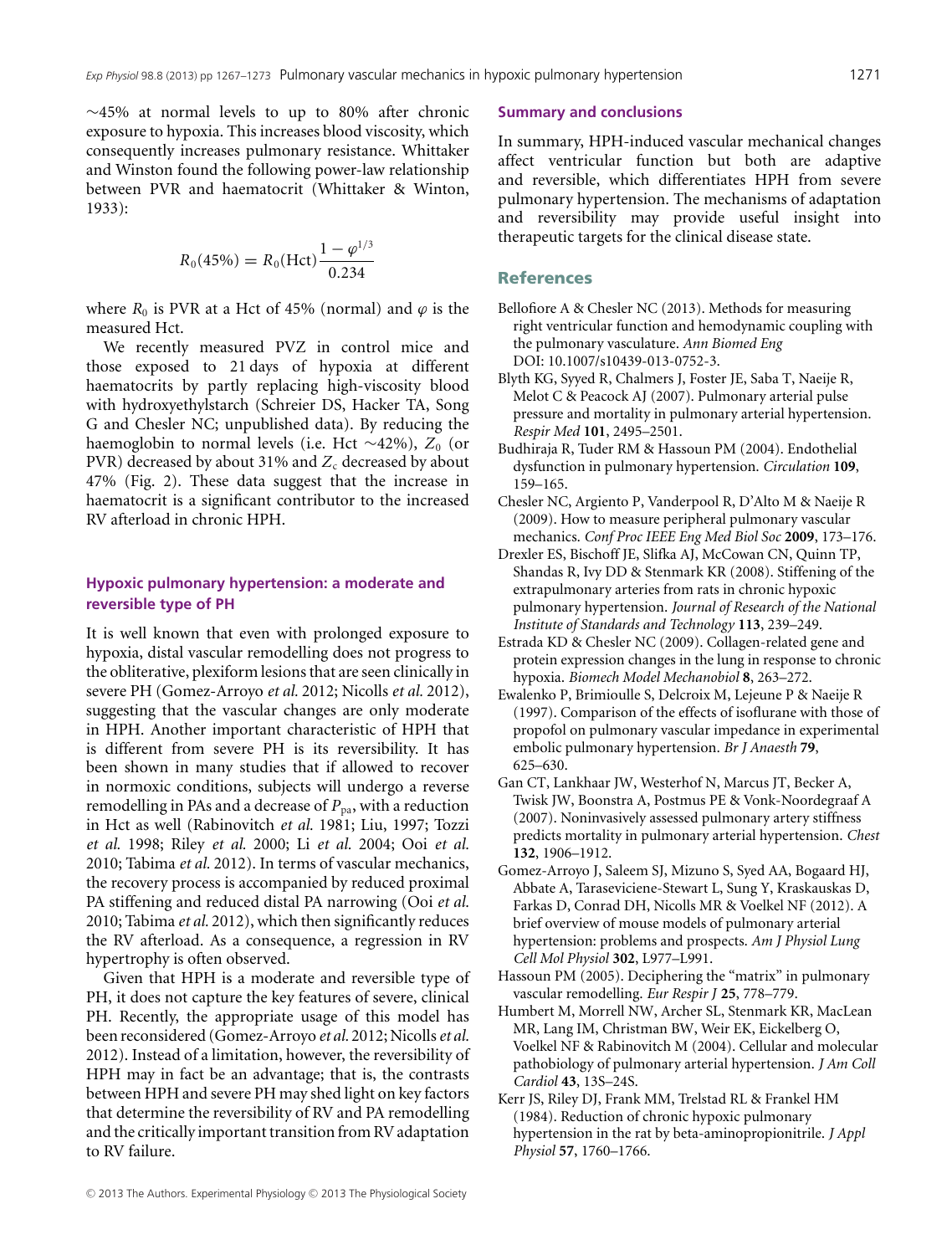- Kerr JS, Ruppert CL, Tozzi CA, Neubauer JA, Frankel HM, Yu SY & Riley DJ (1987). Reduction of chronic hypoxic pulmonary hypertension in the rat by an inhibitor of collagen production. *Am Rev Respir Dis* **135**, 300–306.
- Kobs RW, Muvarak NE, Eickhoff JC & Chesler NC (2005). Linked mechanical and biological aspects of remodeling in mouse pulmonary arteries with hypoxia-induced hypertension. *Am J Physiol Heart Circ Physiol* **288**, H1209–H1217.
- Lammers SR, Kao PH, Qi HJ, Hunter K, Lanning C, Albietz J, Hofmeister S, Mecham R, Stenmark KR & Shandas R (2008). Changes in the structure-function relationship of elastin and its impact on the proximal pulmonary arterial mechanics of hypertensive calves. *Am J Physiol Heart Circ Physiol* **295**, H1451–H1459.
- Li Z, Huang W, Jiang ZL, Gregersen H & Fung YC (2004). Tissue remodeling of rat pulmonary arteries in recovery from hypoxic hypertension. *Proc Natl Acad Sci U S A* **101**, 11488–11493.
- Linehan JH, Haworth ST, Nelin LD, Krenz GS & Dawson CA (1992). A simple distensible vessel model for interpreting pulmonary vascular pressure-flow curves. *J Appl Physiol* **73**, 987–994.
- Liu SQ (1997). Regression of hypoxic hypertension-induced changes in the elastic laminae of rat pulmonary arteries. *J Appl Physiol* **82**, 1677–1684.
- McLaughlin VV, Archer SL, Badesch DB, Barst RJ, Farber HW, Lindner JR, Mathier MA, McGoon MD, Park MH, Rosenson RS, Rubin LJ, Tapson VF, Varga J, Harrington RA, Anderson JL, Bates ER, Bridges CR, Eisenberg MJ, Ferrari VA, Grines CL, Hlatky MA, Jacobs AK, Kaul S, Lichtenberg RC, Moliterno DJ, Mukherjee D, Pohost GM, Schofield RS, Shubrooks SJ, Stein JH, Tracy CM, Weitz HH & Wesley DJ (2009). ACCF/AHA 2009 expert consensus document on pulmonary hypertension: a report of the American College of Cardiology Foundation Task Force on Expert Consensus Documents and the American Heart Association: developed in collaboration with the American College of Chest Physicians, American Thoracic Society, Inc., and the Pulmonary Hypertension Association. *Circulation* **119**, 2250–2294.
- Maggiorini M, Brimioulle S, De Canniere D, Delcroix M & Naeije R (1998). Effects of pulmonary embolism on pulmonary vascular impedance in dogs and minipigs. *J Appl Physiol* **84**, 815–821.
- Merklinger SL, Wagner RA, Spiekerkoetter E, Hinek A, Knutsen RH, Kabir MG, Desai K, Hacker S, Wang L, Cann GM, Ambartsumian NS, Lukanidin E, Bernstein D, Husain M, Mecham RP, Starcher B, Yanagisawa H & Rabinovitch M (2005). Increased fibulin-5 and elastin in S100A4/Mts1 mice with pulmonary hypertension. *Circ Res* **97**, 596–604.
- Nicolls MR, Mizuno S, Taraseviciene-Stewart L, Farkas L, Drake JI, Al Husseini A, Gomez-Arroyo JG, Voelkel NF & Bogaard HJ (2012). New models of pulmonary hypertension based on VEGF receptor blockade-induced endothelial cell apoptosis. *Pulm Circ* **2**, 434–442.
- Ooi CY, Wang Z, Tabima DM, Eickhoff JC & Chesler NC (2010). The role of collagen in extralobar pulmonary artery stiffening in response to hypoxia-induced pulmonary hypertension. *Am J Physiol Heart Circ Physiol* **299**, H1823–H1831.
- Pagnamenta A, Fesler P, Vandinivit A, Brimioulle S & Naeije R (2003). Pulmonary vascular effects of dobutamine in experimental pulmonary hypertension. *Crit Care Med* **31**, 1140–1146.
- Poiani GJ, Tozzi CA, Yohn SE, Pierce RA, Belsky SA, Berg RA, Yu SY, Deak SB & Riley DJ (1990). Collagen and elastin metabolism in hypertensive pulmonary arteries of rats. *Circ Res* **66**, 968–978.
- Rabinovitch M (2012). Molecular pathogenesis of pulmonary arterial hypertension. *J Clin Invest* **122**, 4306–4313.

Rabinovitch M, Gamble WJ, Miettinen OS & Reid L (1981). Age and sex influence on pulmonary hypertension of chronic hypoxia and on recovery. *Am J Physiol Heart Circ Physiol* **240**, H62–H72.

Reeves JT, Linehan JH & Stenmark KR (2005). Distensibility of the normal human lung circulation during exercise. *Am J Physiol Lung Cell Mol Physiol* **288**, L419–L425.

Riley DJ, Thakker-Varia S, Wilson FJ, Poiani GJ & Tozzi CA (2000). Role of proteolysis and apoptosis in regression of pulmonary vascular remodeling. *Physiol Res* **49**, 577–585.

- Saouti N, Westerhof N, Postmus PE & Vonk-Noordegraaf A (2010). The arterial load in pulmonary hypertension. *Eur Respir Rev* **19**, 197–203.
- Schreier D, Hacker T, Song G & Chesler N (2013). The role of collagen synthesis in ventricular and vascular adaptation to hypoxic pulmonary hypertension. *J Biomech Eng* **135**, 021018.
- Schwenke DO, Pearson JT, Umetani K, Kangawa K & Shirai M (2007). Imaging of the pulmonary circulation in the closed-chest rat using synchrotron radiation microangiography. *J Appl Physiol* **102**, 787–793.
- Stenmark KR, Fagan KA & Frid MG (2006). Hypoxia-induced pulmonary vascular remodeling: cellular and molecular mechanisms. *Circ Res* **99**, 675–691.
- Sylvester JT, Shimoda LA, Aaronson PI & Ward JP (2012). Hypoxic pulmonary vasoconstriction. *Physiol Rev* **92**, 367–520.
- Tabima DM, Hacker TA & Chesler NC (2010). Measuring right ventricular function in the normal and hypertensive mouse hearts using admittance-derived pressure-volume loops. *Am J Physiol Heart Circ Physiol* **299**, H2069–H2075.
- Tabima DM, Roldan-Alzate A, Wang Z, Hacker TA, Molthen RC & Chesler NC (2012). Persistent vascular collagen accumulation alters hemodynamic recovery from chronic hypoxia. *J Biomech* **45**, 799–804.

Tozzi CA, Christiansen DL, Poiani GJ & Riley DJ (1994). Excess collagen in hypertensive pulmonary arteries decreases vascular distensibility. *Am J Respir Crit Care Med* **149**, 1317–1326.

Tozzi CA, Thakker-Varia S, Yu SY, Bannett RF, Peng BW, Poiani GJ, Wilson FJ & Riley DJ (1998). Mast cell collagenase correlates with regression of pulmonary vascular remodeling in the rat. *Am J Respir Cell Mol Biol* **18**, 497–510.

Vanderpool RR, Kim AR, Molthen R & Chesler NC (2010*a*). Effects of acute Rho kinase inhibition on chronic hypoxia-induced changes in proximal and distal pulmonary arterial structure and function. *J Appl Physiol* **110**, 188–198.

Vanderpool RR, Naeije R & Chesler NC (2010*b*). Impedance in isolated mouse lungs for the determination of site of action of vasoactive agents and disease. *Ann Biomed Eng* **38**, 1854–1861.